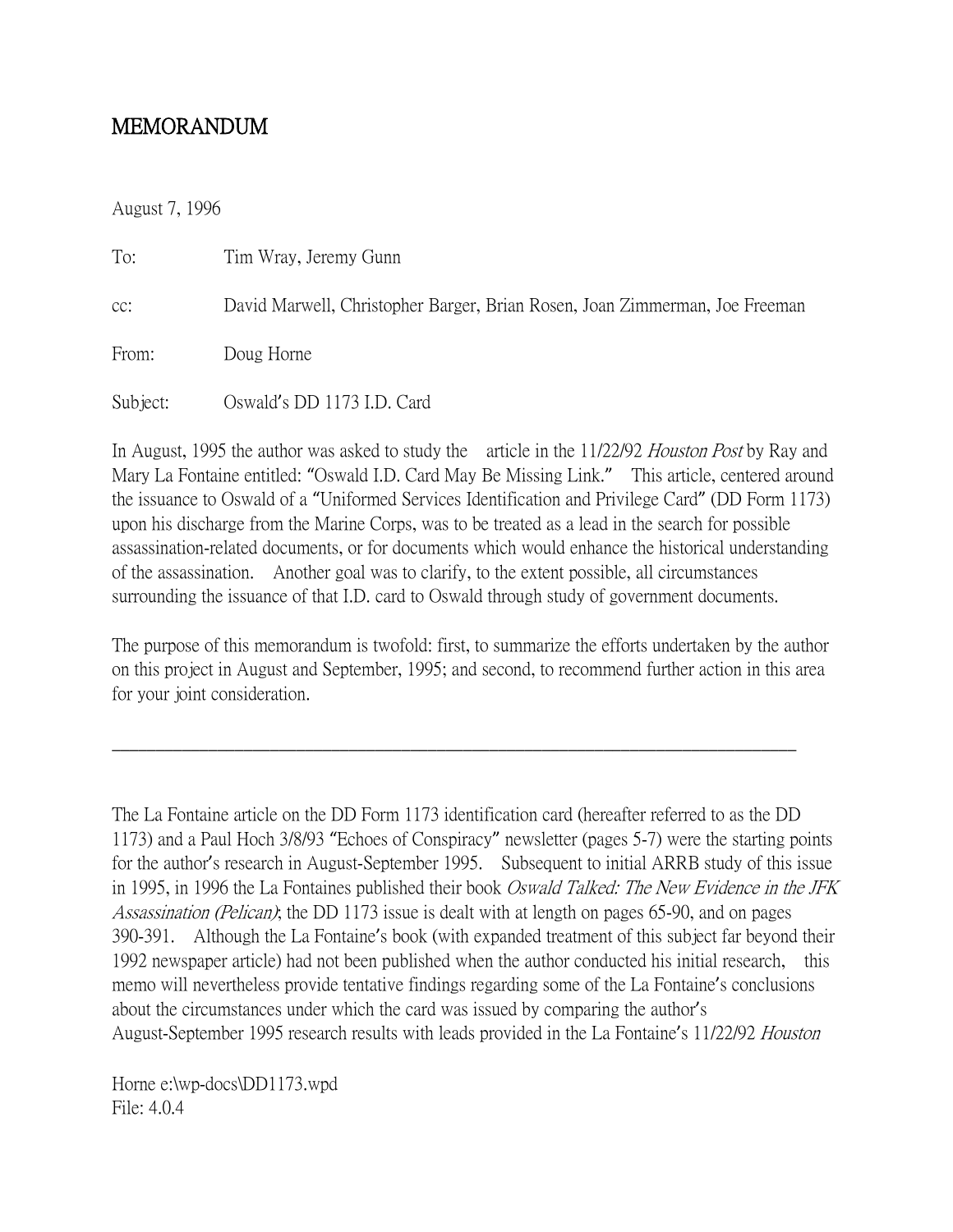Post article, and their 1996 book.

Summary of La Fontaine allegations: The La Fontaine's initial research led them to believe that the DD 1173 I.D. card was issued either to military dependents, persons with a medical disability who were leaving active duty, or federal civil servants who would need access to military bases overseas. Subsequently, they determined that reservists were also authorized to receive the DD 1173 from July 16, 1957 through July 1959, when its issuance to reservists was discontinued by a change in regulations. They contend that at the time of his discharge from the Marine Corps on September 11, 1959, Oswald, who had a Marine Corps Reserve obligation, was authorized by regulation to receive only the pink-colored, or "red" reserve I. D. card designated the DD Form 2MC (RES). After citing in their book the names of two members of Oswald's El Toro unit (MACS-9) who received the officially authorized pink reserve I. D. card , the

La Fontaines conclude with some certitude that Oswald was the only member of his unit who received the beige, or buff-colored DD 1173; they then marry this conclusion with the fact that U-2 pilot Francis Gary Powers had a DD 1173 in his possession while he was a contract employee of the CIA, to state their case that Oswald's possession of this I. D. Card was *de facto* proof that he became a civilian employee of the CIA or some other federal intelligence agency following discharge, and that it may have been used to get him a "military hop" from London to Helsinki, Finland when he defected. Further, they pick up on Paul Hoch's observation that the unique serial number on Oswald's

DD 1173 is found on his passport application dated September 4, 1959, and find this quite odd since its official date of issue was September 11, 1959, one week following the date on the passport application. The appearance of Oswald's I. D. card serial number on his passport application was the "clincher" as far as the La Fontaines were concerned---proof to both Paul Hoch and to them that Oswald's I. D. Card was in his possession one week earlier than its issue date---a very unusual circumstance indeed, if true.

## Summary of Leads Pursued, Findings and Recommendations:

Lead # 1/Allegation: That Oswald was issued a DD 1173 upon discharge from the Marine Corps.

\_\_\_\_\_\_\_\_\_\_\_\_\_\_\_\_\_\_\_\_\_\_\_\_\_\_\_\_\_\_\_\_\_\_\_\_\_\_\_\_\_\_\_\_\_\_\_\_\_\_\_\_\_\_\_\_\_\_\_\_\_\_\_\_\_\_\_\_\_\_\_\_\_\_\_\_\_\_

Findings: Correct. The "administrative remarks" page in Oswald's USMC enlisted personnel file contains an entry for 11 SEP 59 (see attachment 1) which reads: "ID CARD FORM #N 4, 271, 617 issued this date expiration 8 Dec 62 in accrd/w para 3014.5 PRAM. (Signed by) A. G. Ayers, 1ST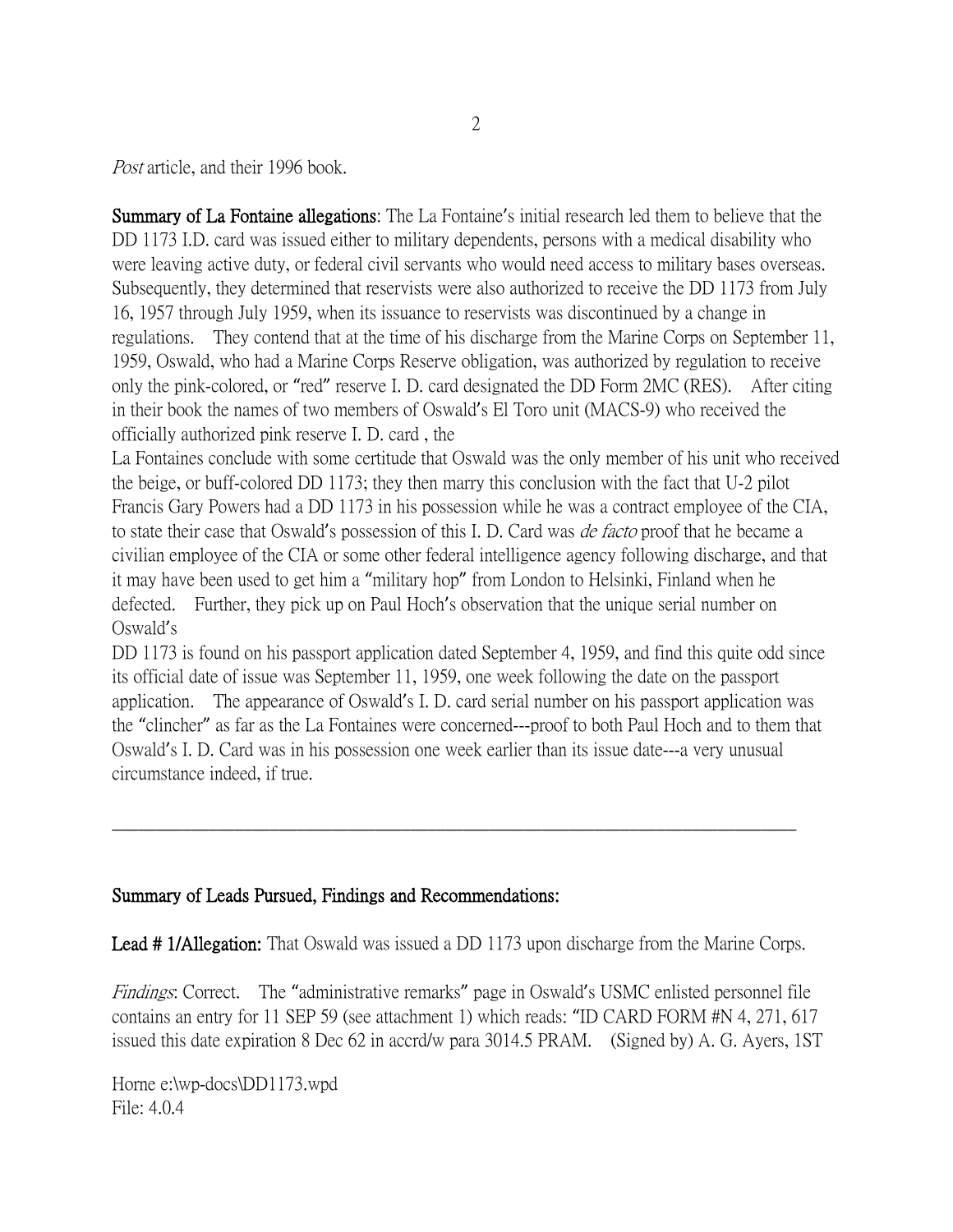LT USMCR." This unique number matches precisely the serial number on the DD 1173 I. D. card issued him which is dated 11 Sep 59 (see attachment 2).

Lead #2/Allegation: That the images on the original card were nearly obliterated by FBI chemical testing.

Findings: Essentially correct, although the author would recharacterize this description by saying that approximately 50 per cent of the card's surface area was obliterated by FBI chemical testing, not the entire card (see attachment 3). Archivist Steve Tilley, curator of the JFK Collection at NARA, told the author that the dark brown stains on the I. D. card were consistent with the stains left by fingerprint testing chemicals, and that he has seen similar stains on many other Oswald documents which were in the possession of the FBI. Incidentally, the original I. D. Card is stored in an archival box labeled "RG 272" which contains numerous FBI exhibits labeled exhibits B1 to B20; the original (stained) card itself is identifed as exhibit "B1" and is protected by a stiff, sealed clear plastic sleeve which protects the card from further damage. The DD 1173 I. D. card inside the sleeve is not laminated--hence, the fingerprint testing.

Lead #3/Allegation: That there are no pictures of the card in its pristine state in the National Archives.

Findings: Incorrect; attachment 2 to this memo is a photocopy of a facsimile which can be found (along with the discolored original I. D. card) in the single archives box labeled "RG 272," which is now part of the JFK collection. The photocopy of the I. D. card in its pristine state was apparently made by the FBI prior to applying fingerprint powder to the original card.

Lead #4/Allegation: That the photograph on the DD 1173 I. D. card (and on Oswald's modified [forged] Selective Service I. D. card) is identical to the photograph labeled by the Warren Commission as CE 2892, "Photo Taken in Minsk."

Findings: Correct; even a brief examination by a layperson reveals that CE 2892 (attachment 4) is identical to the two photographs on Oswald's DD 1173 I. D. card and his Selective Service I. D. card (attachment 5). The version of this photograph which appears on the DD 1173 card even exhibits the same opaque, rounded white "mask" in the lower right corner of the photograph which appears in CE 2892. (As an aside, proof that Oswald's Selective Service I. D. card was forged is provided by comparing the clearly fraudulent version found in his wallet [for "Alek James Hidell," with Minsk photo affixed] with the unaltered format of his Selective Service card, to which no photograph is affixed, provided here as attachment 6.)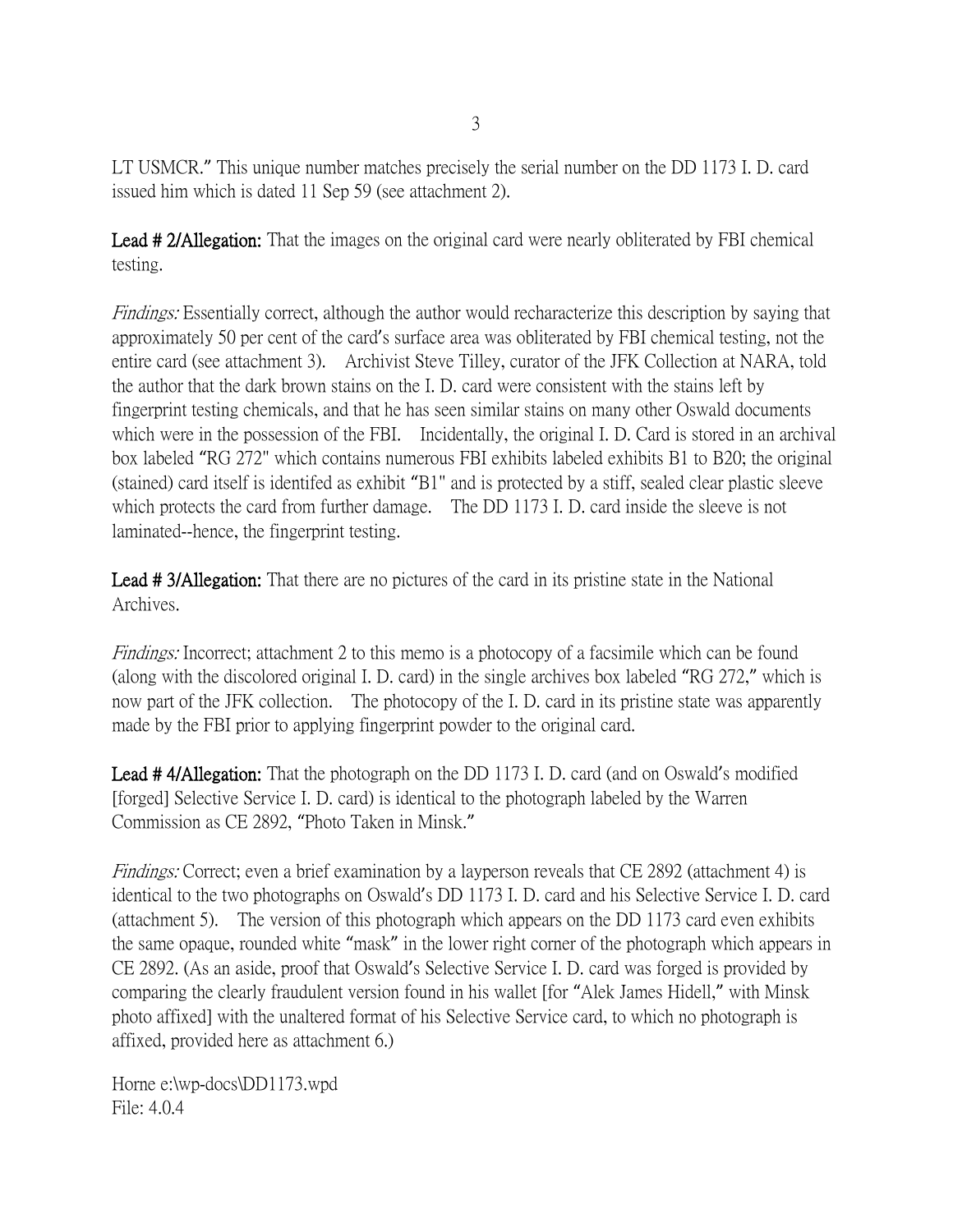Speculation: It is reasonable to assume that Oswald altered both the DD 1173 and Selective Service cards (by affixing the Minsk photograph) himself, and that they were probably altered by him while he was employed at the photographic firm of Jaggars-Chiles-Stovall in Dallas, Texas from autumn 1962 through spring 1963.

Lead #5/Allegation: That issuance of the DD 1173 I. D. card was not specifically authorized by the PRAM, the U. S. Marine Corps' Personnel Records and Accounting Manual.

Findings: Correct; on the administrative remarks page from Oswald's USMC enlisted personnel file, an entry dated 11 SEP 59 states that I. D. Card # N 4, 271, 617 was issued in accordance with paragraph 3014.5 of the PRAM (see attachment 7). A review and analysis of attachment 7 (section 3014, "Identification Cards") reveals on page 3-13, in paragraph 6 c. (2), that DD Form 2MC (RES) should have been issued to Oswald in September 1959 when he was discharged, since he had a Marine Corps Reserve obligation when he was released from active duty. The DD Form 2MC (RES) is the Marine Corps designation for the so-called "pink" or "red" reserve I. D. card, which is still the standard format issued today for reserve members of the armed forces. The entry in Oswald's enlisted personnel file citing the PRAM as authority to issue the DD 1173 card is an incorrect cite; the PRAM clearly states that service members in the Marine Corps may legally possess only one I. D. card, and that it must be either a "green" DD Form 2MC (for active duty personnel), a "gray" DD Form 2MC (RET) (for retired personnel), or a "red" DD Form 2MC (RES) (for members of the Marine Corps Reserve). The DD 1173 is not listed as one of the 3 authorized choices in the PRAM; in fact, it is mentioned nowhere in the applicable excerpt from the PRAM obtained by the ARRB.

**Lead # 6/Allegation:** In *Oswald Talked*, the La Fontaines expand considerably upon their November 1992 Houston Post article in regard to whether or not there existed other administrative guidance, separate from the PRAM, which authorized issuance of the DD 1173 I. D. card. They located a U. S. Army Military History Institute historian named Dennis Vetock at the Army War College in Carlisle, Pennsylvania who performed research for them in this area; his findings (as reported on pages 74-76 of their book), based upon study of contemporaneous administrative directives, were that use of the DD 1173 I. D. card commenced in 1957, and that initially its issuance was authorized to: military dependents (the primary recipients), disabled veterans, reservists, foreign military personnel and their families, and overseas federal civilian employees in need of an I. D. Card which would grant base access. Vetok quoted the directive he located, dated July 16, 1957, as saying that all active duty Marines should have received the DD Form 2MC ("green" card), and that *all other personnel*, including reservists, should have been recipients of the DD Form 1173, the Uniformed Services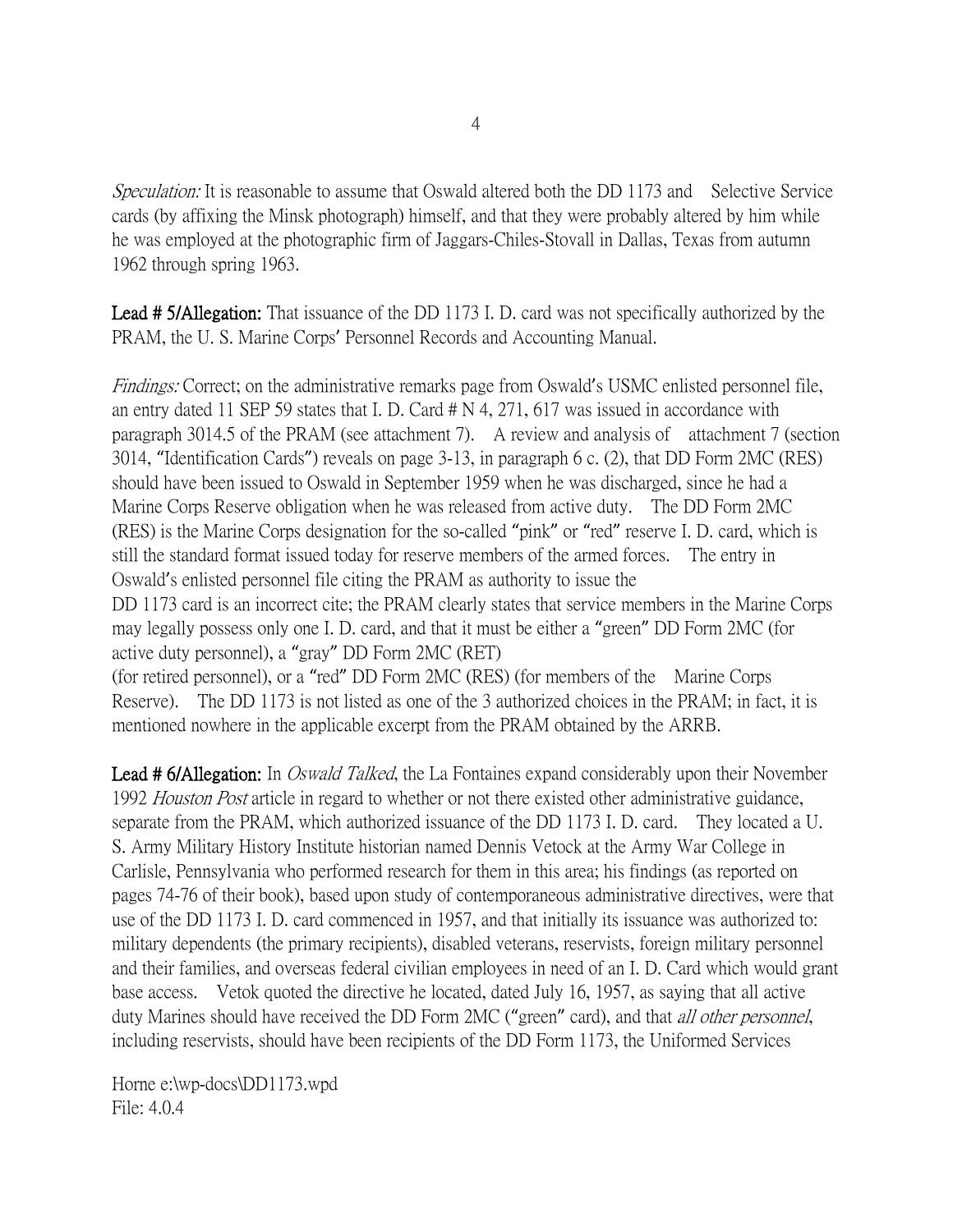Identification and Privilege Card. Vetok clarified for the La Fontaines, however, that the guidance authorizing issuance of the DD 1173 to all personnel not on active duty (including reservists) was terminated in July, 1959 when the 3-card system (the "green," "gray," or "red" cards described by the PRAM, in attachment 7) was instituted. Thereafter, issuance of the DD 1173 continued to be authorized for military dependents and various civil service personnel requiring base access overseas (as the author can confirm through personal experience is still the practice today), but not to reservists.

Findings: This explanation makes sense to the author and is verified by actual practice today, which remains consistent with the change implemented in July 1959. In 1995 ARRB attempted, without success, to obtain contemporaneous administrative guidance (circa September 1959) on issuance of the DD 1173 from both the Marine Corps and DOD; the publication, therefore, in 1996 of the substance of the information obtained from Army historian Dennis Vetock by the La Fontaines provides a valuable lead that ARRB can follow-up on in its search for records pertaining to Lee Harvey Oswald.

Recommendation: ARRB should contact historian Dennis Vetock at the Army War College at Carlisle, Pennsylvania and obtain both the July 16, 1957 initial administrative guidance pertaining to issuance of the DD 1173, as well as the modifying guidance cited by the La Fontaines which prohibited its issuance to reservists commencing in July, 1959. The author will pursue this lead.

Lead # 7/Allegation: That Oswald was the only Marine in his unit to receive the DD 1173 I. D. card.

Findings: Incorrect. At the direction of ARRB Executive Director David Marwell, the author sampled the military enlisted personnel files of 11 additional Marine personnel (in addition to Lee Harvey Oswald) in order to determine whether other Marines inside or outside of Oswald's unit also received the DD 1173 I. D. card upon discharge from active duty. Of the twelve total names sampled, seven (7) of the individuals contained entries in their Marine personnel files which indicated that they received the DD 1173

I. D. card; two (2) contained entries in their records indicating that they received the DD Form 2MC (RES), or "red" I. D. card; and three (3) of the records sampled contained

entries in the "administrative remarks" section which were not specific enough to clearly determine what kind of I. D. Card was issued upon discharge of the service member. Of the seven total personnel who received the DD 1173, five of them had served in the same unit as Lee Harvey Oswald, MACS-9, at MCAS El Toro, California. A summary is provided below showing the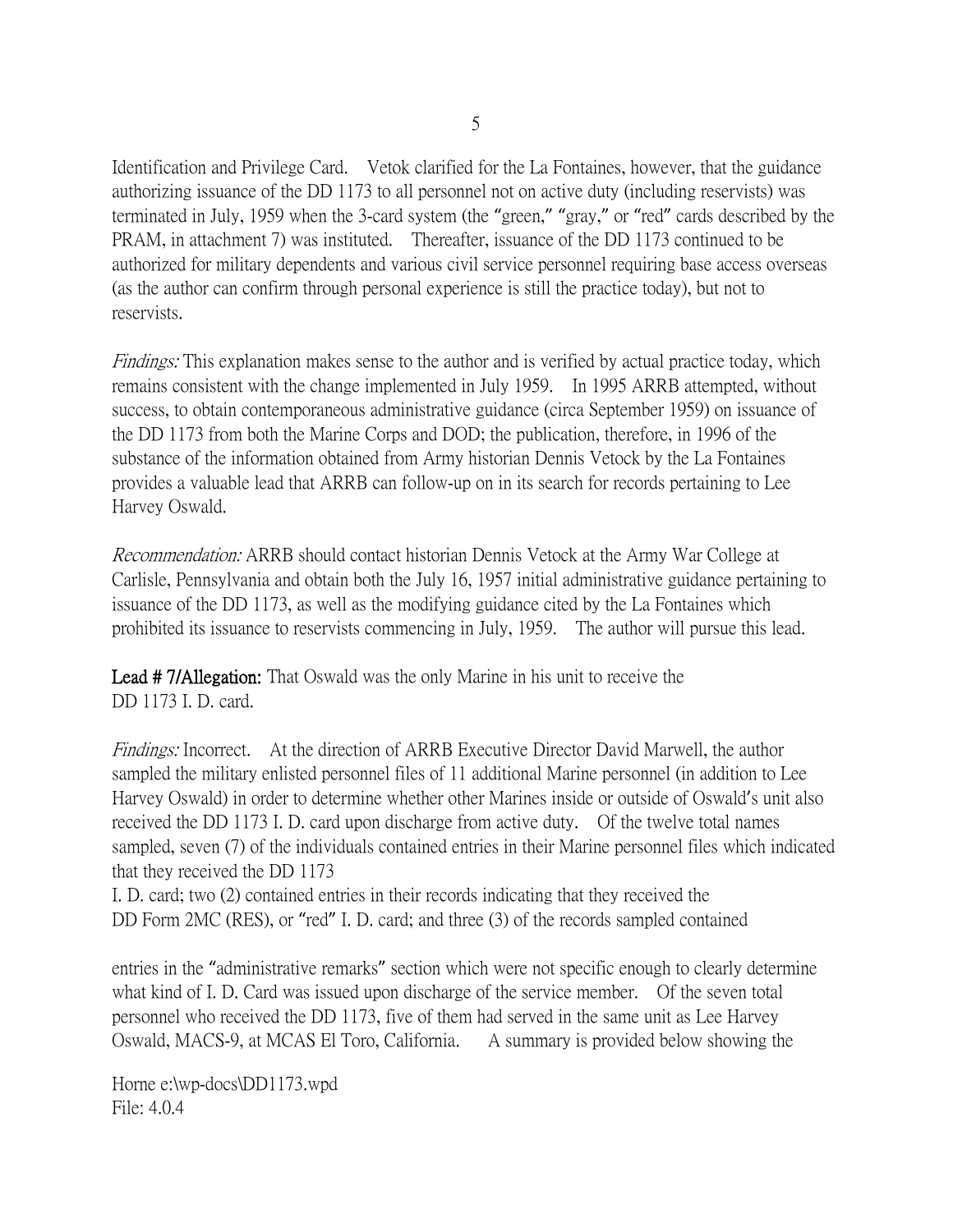names sampled, type (and date) of I. D. card received, and unit in which the member served (i.e., last PCS assignment) immediately prior to being processed for discharge:

| Name                                                             | I. D. Card / Date Revd Last PCS Duty Station      |                                 |  |
|------------------------------------------------------------------|---------------------------------------------------|---------------------------------|--|
| Lee Harvey Oswald DD 1173 (11 Sep 1959)<br>MACS-9 (MCAS El Toro) |                                                   |                                 |  |
| Alexander G. Ayers, Jr.                                          | DD 1173 (21 Nov 1959)                             | H & HS (MCAS El Toro)           |  |
| Gerald P. Hemming, Jr.                                           | DD 1173 (17 Oct 1958)                             | U. S. Naval Academy Prep School |  |
|                                                                  |                                                   | (Annapolis, Maryland)           |  |
| Nelson Delgado                                                   | DD 1173 (25 Nov 1959)                             | MACS-9 (MCAS El Toro)           |  |
| Richard D. Call                                                  | DD 1173 (11 Dec 1959)                             | MACS-9 (MCAS El Toro)           |  |
| Paul E. Murphy                                                   | DD 1173 (27 Aug 1959)                             | MACS-9 (MCAS El Toro)           |  |
| William K. Trail                                                 | DD 1173 (23 Nov 1959)                             | MACS-9 (MCAS El Toro)           |  |
| Zack Stout                                                       | <b>DD</b> Form 2MCR                               | H & HS, 3rd MAW (MCAS El        |  |
|                                                                  |                                                   | $(30 \text{ May } 1960)$        |  |
|                                                                  |                                                   |                                 |  |
|                                                                  |                                                   | Toro)                           |  |
| John R. Heindel                                                  | DD Form 2MCR                                      | AIRFMFPAC (Yuma, Arizona)       |  |
|                                                                  | $(14$ July 1961)                                  |                                 |  |
| Owen Dejanovich                                                  | Not Specified (serial # MACS-9 (MCAS El Toro)     |                                 |  |
|                                                                  | of card suggests DD 1173,                         |                                 |  |
|                                                                  | but type of card not                              |                                 |  |
|                                                                  | specified); $(04$ Sep 1959)                       |                                 |  |
| Robert R. Augg                                                   | Not Specified (serial # MWHG, 2nd MAW (MCAS       |                                 |  |
|                                                                  | of card suggests DD 1173,                         | CPNC)                           |  |
|                                                                  | but type of card not                              |                                 |  |
|                                                                  | specified); $(08 \text{ Apr } 1959)$              |                                 |  |
| Kerry W. Thornley                                                | Not Indicated (no entry MABS-11, MAG-11, 1st MAW) |                                 |  |
|                                                                  | re: whether any I. D. card                        |                                 |  |
|                                                                  | issued or not in personnel                        |                                 |  |
|                                                                  | file)                                             |                                 |  |

Pertinent pages from the records of the personnel listed above are provided as attachment 8 to this memo (except for LHO, whose I. D. card data is provided in attachment 1).

Lead # 8/Allegation: That since no one else in Oswald's unit was given a DD 1173 I. D. card, and because CIA civilian U-2 pilot Francis Gary Powers also had a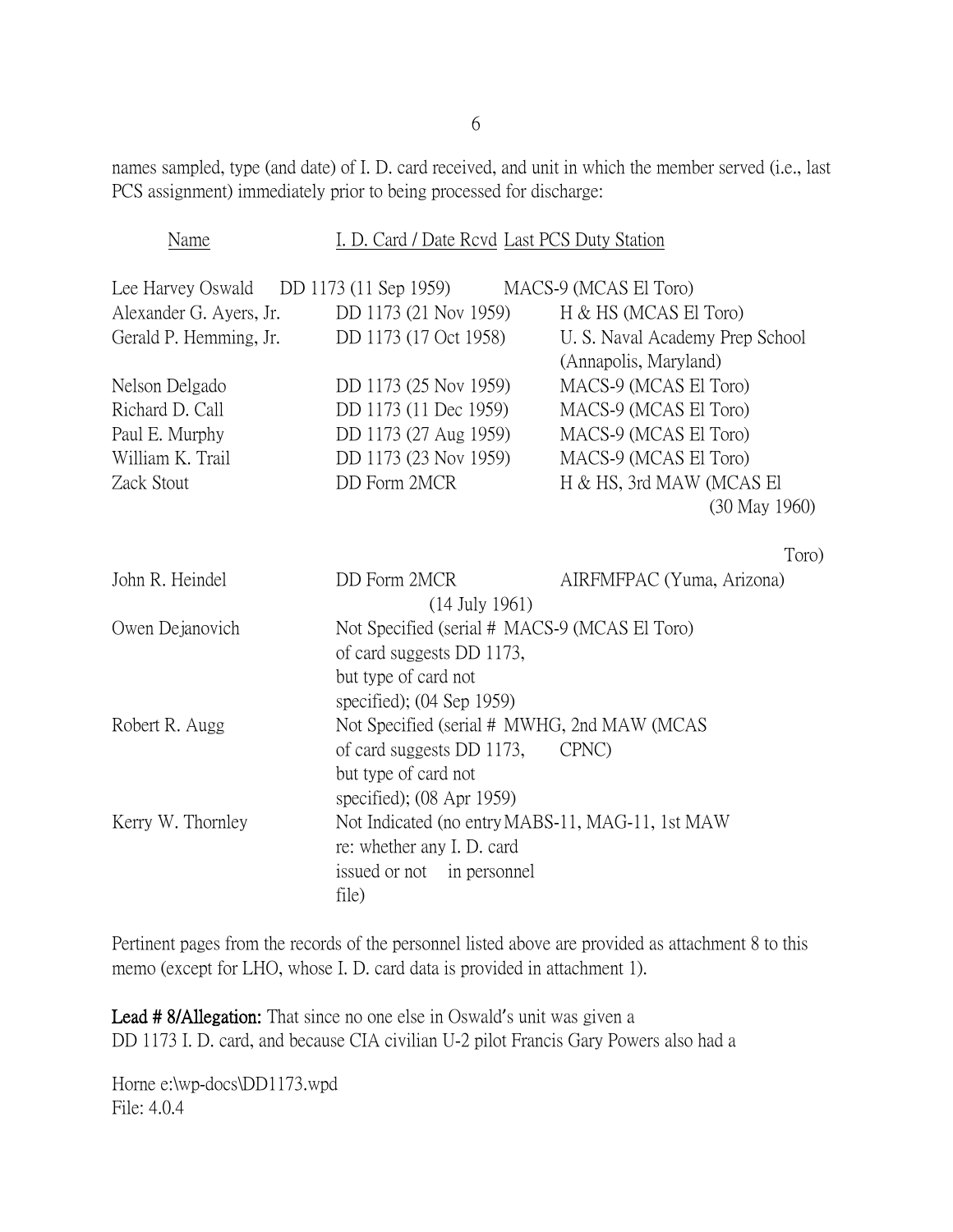## DD 1173 I. D. card, Lee Harvey Oswald was therefore an agent of the CIA or some other intelligence agency who required access to overseas bases: hence, his possession of the DD 1173 I. D. Card.

Findings: Conclusion unsupported by evidence presented. Whether Lee Harvey Oswald was, or was not, on a mission for the U. S. Government when he defected to the USSR in 1959, possession of the DD 1173 card is not sufficient to prove (or disprove) that speculation, particularly since 5 other members of his unit at El Toro were also issued this same card upon discharge from active duty. Furthermore, even though the La Fontaines are correct that some civilians within DOD (and apparently CIA) are authorized issue of the DD 1173 in order to gain routine access to overseas bases, it is specious reasoning to suggest, as they do on pages 86-90, that because one person who was a CIA employee (CIA U-2 pilot Francis Gary Powers) was issued a DD 1173, that Oswald (who also had the card) must likewise have been an intelligence agent. They have not presented evidence that all intelligence agents were issued the card; and in opposition, they have presented evidence that numerous persons not involved in intelligence work were authorized to receive the DD 1173: military dependents, disabled veterans, foreign military personnel and their families, and, up until July 1959, reservists in the armed forces. The key issue to the La Fontaines in chapter 3 of their book is timing: that the card was issued to Oswald when such issuance was no longer formally authorized. [Since the DD 1173 was no longer authorized for issue to reservists when Oswald was discharged in September, 1959, then his receipt of one is, to them, highly significant--virtual proof to the La Fontaines that he must have been issued the card under the aegis of an intelligence agency, as was Francis Gary Powers.] To this author, bureaucratic inertia (and possible ineptitude) are more likely the true explanations for why Oswald received a DD 1173 two months after its authorization for reservists was apparently revoked. In support of the author's viewpoint, the La Fontaines, as a result of their interview of former USMC 1st Lieutenant A. G. Ayers, whose typed name and signature appears on Oswald's DD 1173 as issuing officer (see attachment 2), write that although Ayers had no recollection of issuing the DD 1173, "The processing of such paperwork, including the decisions on which I. D.s to give out, he explained, was done by administrative assistants under the supervision of the senior noncommissioned officer. When the papers were ready, they were brought en masse to Lieutenant Ayers for his signature--in essence, an anonymous process by anonymous personnel." The author's 20 years of previous experience in Government prior to working for the ARRB (10 years on active duty in the Navy, and 10 years as a federal civil service employee for the Department of the Navy) reinforce his strong impression that this methodology (attributed to Ayers by the La Fontaines) for out-processing of personnel from active duty to civilian status is not only an accurate description for

<span id="page-6-0"></span> $\overline{\phantom{a}}$  $1$ Oswald Talked (Pelican, 1996): pages 81-82.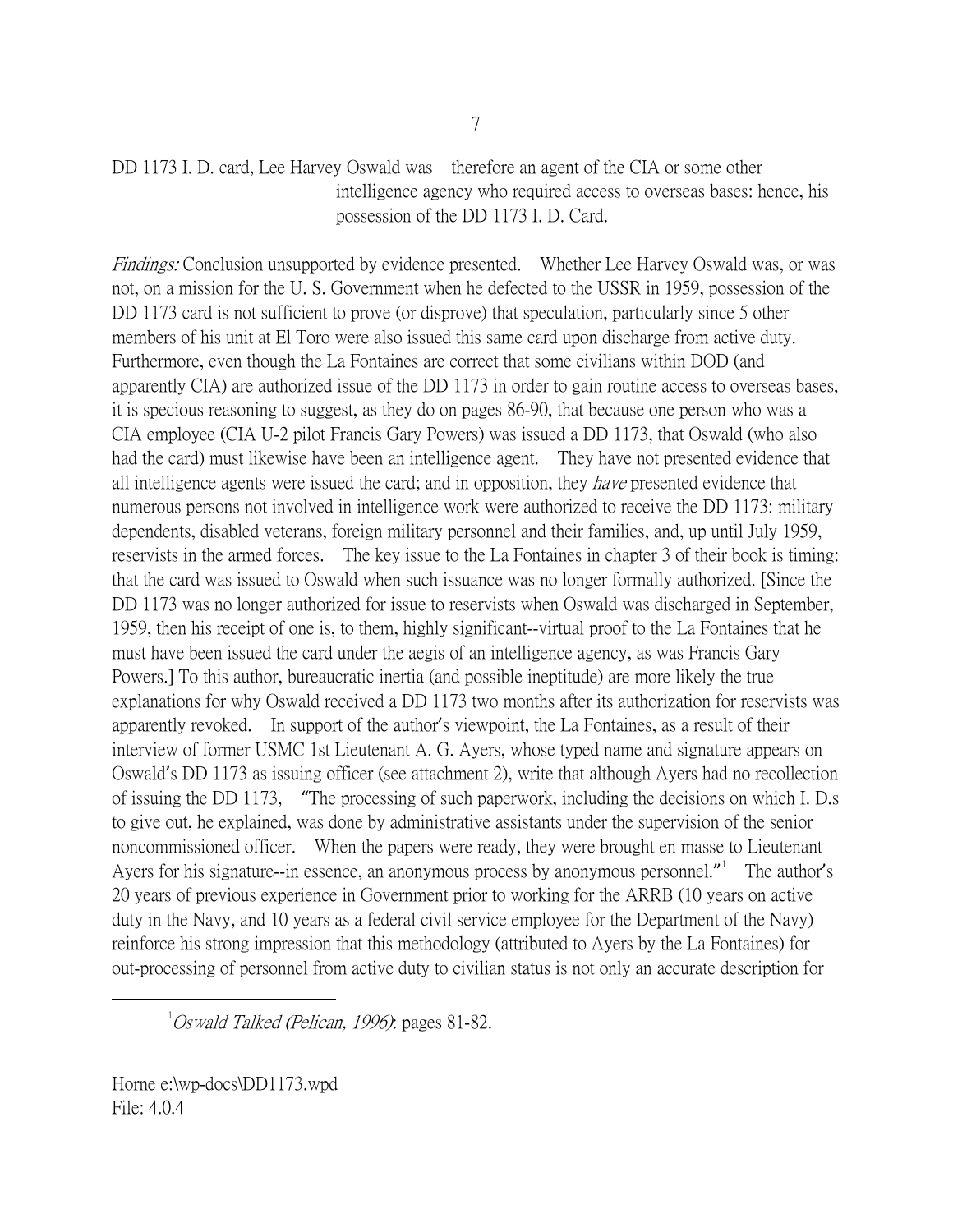how such processing is managed, but was the perfect environment for a "that's the way we've always done it" bureaucratic "snafu" to arise and to perpetuate itself. The fact that the change to the issuing regulations for the DD 1173 was reportedly issued in July 1959 (only 2 months prior to Oswald's discharge) makes it even more likely that a routine administrative procedure such as how-to-prepare-a-set-of-discharge-papers may not yet have reflected formal changes in issuing regulations. (Changing the rules for a routine administrative procedure does not necessarily equate with proper dissemination of that information, nor with implementation of changes in behavior by the clerks who perform the routine procedure.) In support of the "snafu" hypothesis, a review of attachment 8 reveals that four people in Oswald's own unit were issued the same apparently improper DD 1173 I. D. card *subsequent* to him, in November and December 1959. My conclusion is that these occurrences are administrative errors resulting from bureaucratic inertia, not evidence that Alexander Ayers, Nelson Delgado, Richard Call, and William Trail were intelligence operatives.

Lead #9/Allegation: That Oswald was issued his DD 1173 I. D. card 7 days early, since its unique serial number appears on his passport application dated September 4,  $1959$ ,  $^{2}$  $^{2}$  $^{2}$  one week prior to 11 September, 1959, the date of his discharge.

Findings: Not necessarily the case. The La Fontaines are correct that the unique serial number on Oswald's DD 1173 appears on his passport application (attachment 9), but may have incorrectly interpreted when and why it was placed there. They also mention an accompanying memo addressed "To Whom It May Concern," dated 4 Sept 1959 (attachment 10), which they assume was turned in concurrently with Oswald's passport application, and go on to suggest that since 1st LT A. G. Ayers' typed name appears on the memo below the signature of a 1st Sergeant Stout (a person whom he has no recollection of whatsoever), that the signed name of 1st Sergeant Stout may represent a fictional identity. (This Stout allegation is patently untrue; Zack Stout was stationed at both MACS-1 in Atsugi, Japan and at 3rd MAW at MCAS El Toro with Lee Harvey Oswald.) Oswald's DD 1173 I. D. card, his passport application, and the memo dated 4 September are likely related, but not in the way the La Fontaines imagine. Author's hypothesis follows:

Document Remarks/Discussion

Oswald's Passport Application Submitted September 4, 1959 (see attachment 9, page 2).

<span id="page-7-0"></span> $\overline{\phantom{a}}$  2  $^{2}$ *Ibid*., page 84.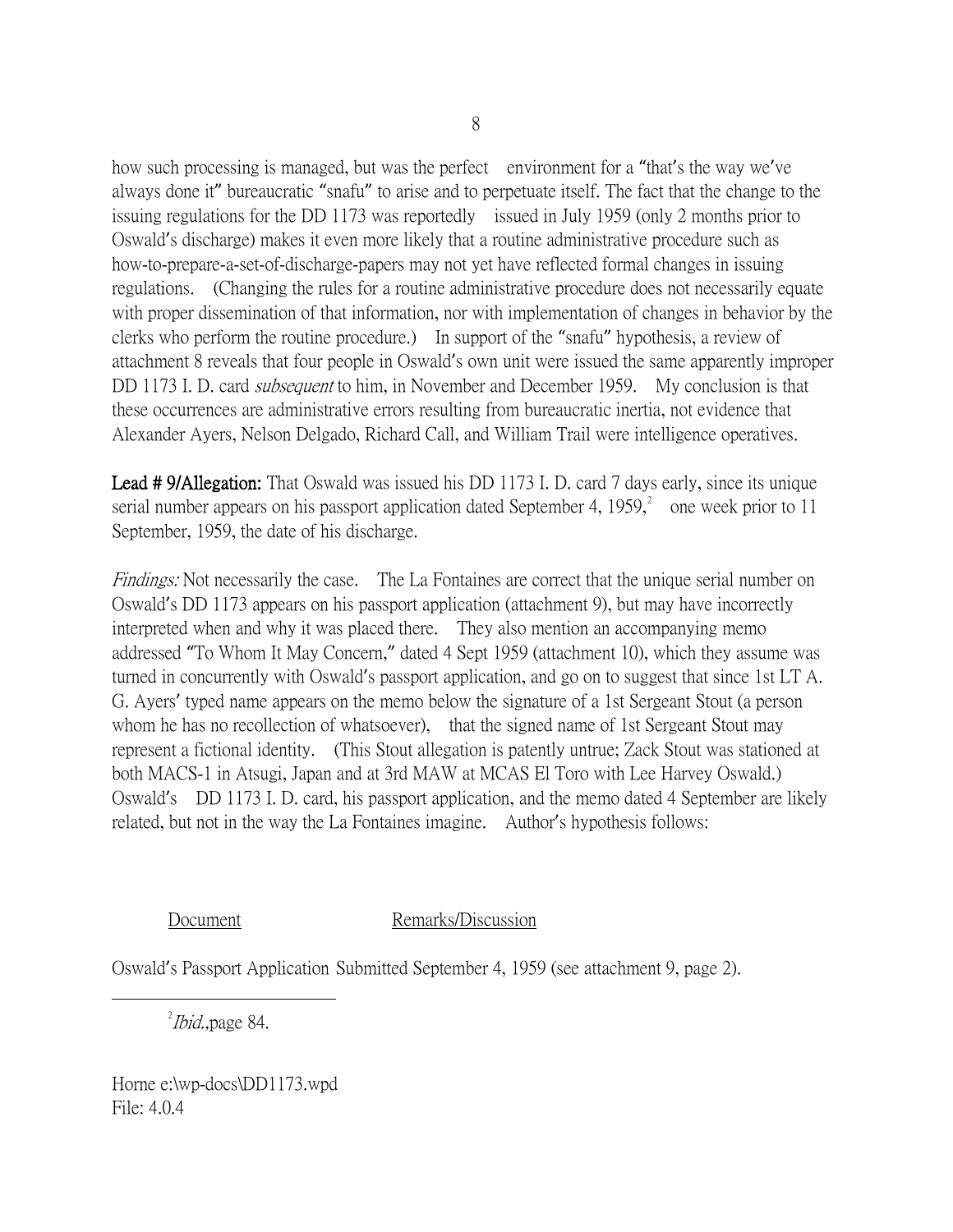"To Whom It May Concern" Typed on September 4, 1959, but not submitted to the passport office until September 9, 1959 (see attachment 10). Even though the date typed on this memo is "4 Sept 1959," there is evidence on the document that September 4 is not the date it was submitted. A date/time stamp has been imprinted on the document by machine and reads: "RECEIVED DEPARTMENT OF STATE 1959 SEP 9 AM 9 54 PASSPORT OFFICE LOS ANGELES." It seems clear that the purpose of this memorandum was to convince the passport office that Oswald, who applied for a passport on September 4, 1959, was going to be leaving active duty and resuming life as a civilian again; the implication of this apparent need to satisfy the passport office is that DOS probably did not process passport applications for active duty personnel unless they could prove they were leaving (or had left) active duty. Although Oswald obviously was stimulated to draft this memo on September 4, 1959 (the day he submitted his passport application), it was not turned into the passport office until September 9, 1959. The reason for the delay may have revolved around obtaining a signature on the memo. Although the name of USMC 1st LT A. G. Ayers, the Assistant OIC of the El Toro Separation Section, is typed on the memo, the memo is instead signed by 1st Sergeant Zack Stout, a friend of Oswald's<sup>[3](#page-8-0)</sup> who served with him at both MACS-1 in Atsugi, Japan and at MCAS El Toro. Stout may have been enlisted by Oswald to sign the memo if Ayers refused, or if for some reason Oswald did not want Ayers to know he was applying for a passport. (The latter seems likely, since a Marine enlisted man getting a hardship discharge because of his mother's penury would most likely not have wanted the officer responsible for his separation paperwork to know that he was applying for a passport and

<span id="page-8-0"></span> $\frac{1}{3}$  $3$ The Assassination Chronicles(Legend), by Edward J. Epstein: pages 357-365 provide details of Oswald's friendship with Zack Stout from their MACS-1 association.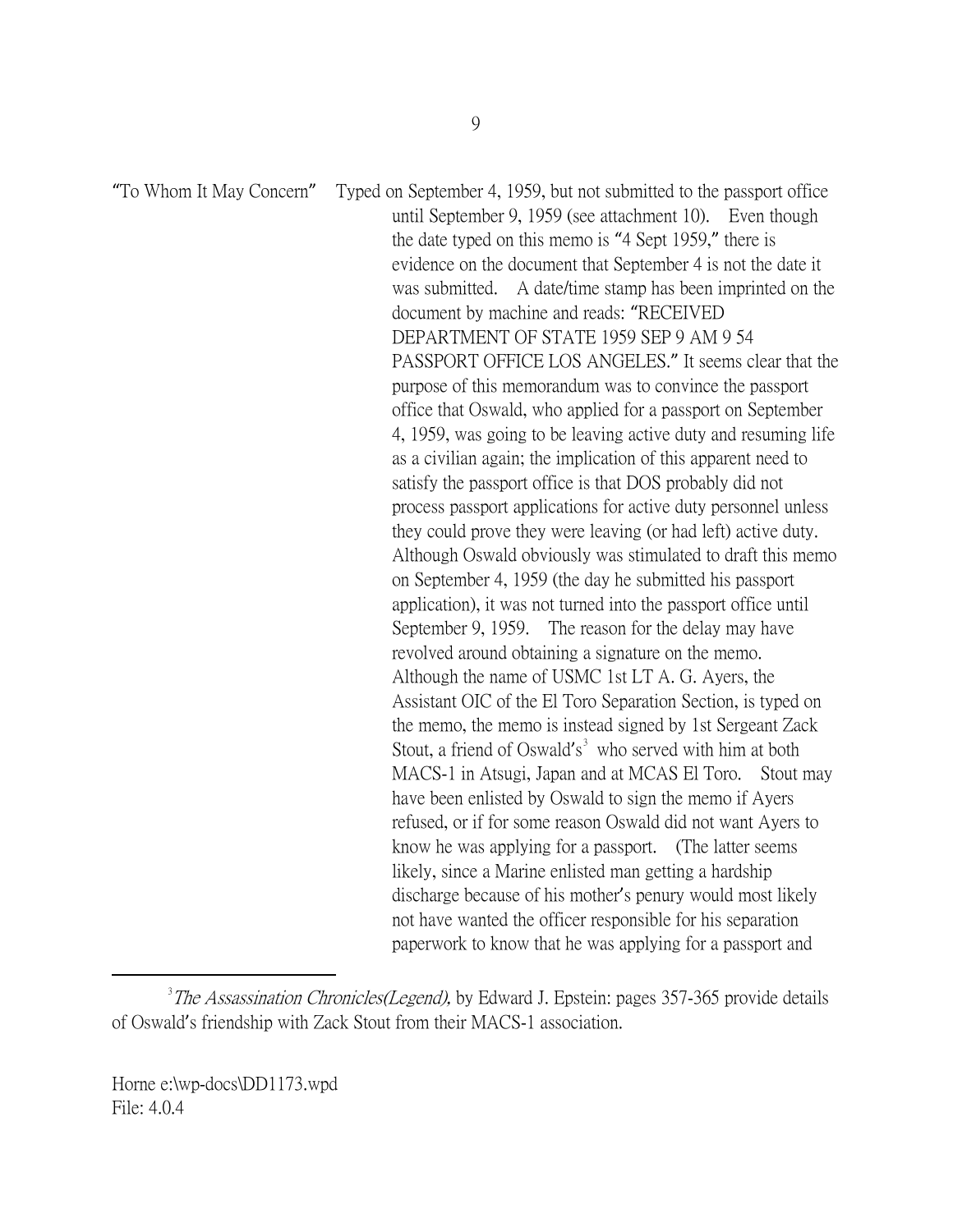intending to travel to Europe to attend colleges in two countries, and to visit numerous other nations as a tourist.) In fact, it seems highly unlikely that Ayers knew anything about the memo, since it is not typed on USMC letterhead stationery, and because he reportedly told the La Fontaines that he had no recollection of it whatsoever.<sup>[4](#page-9-0)</sup> One can safely presume, following this line of reasoning, that although turned in 5 days after it was dated, the "To Whom It May Concern" memo was submitted because the passport office implicitly had refused to process Oswald's passport application until or unless he provided evidence that he was being released from active duty. Oswald's Passport Printed ("issued") on September 10, 1959 (see attachment 11), but probably not picked up by Oswald until September 11, 1959. A review of Oswald's passport reveals that it was issued (manufactured) on September 10, 1959, one day after the "To Whom It May Concern" memo was received at the passport office; this 24-hour delay from the time the memo was received on September 9 was the normal passport processing time in that era (namely, one day), corroborating the above argument that the memo assuring DOS that he was leaving active duty was essential to the processing of his application. But the date the passport was issued is not necessarily the date it was picked up, since the I. D. card used by Oswald to verify his identity and *status* when he picked up the card was apparently not issued until September 11, 1959 (see below). The earliest date Oswald could have picked up his passport was September 10, 1959, the day it was issued by the passport office; this would have required Oswald to be in receipt of his DD 1173 I. D. card one day early--although this is conceivable (and much more likely than having it one week early per the speculations of Paul Hoch and the La Fontaines), there is no documentary evidence for this that the author is

<span id="page-9-0"></span> $\frac{1}{4}$  $^{4}$ Oswald Talked (Pelican): pages 84-85.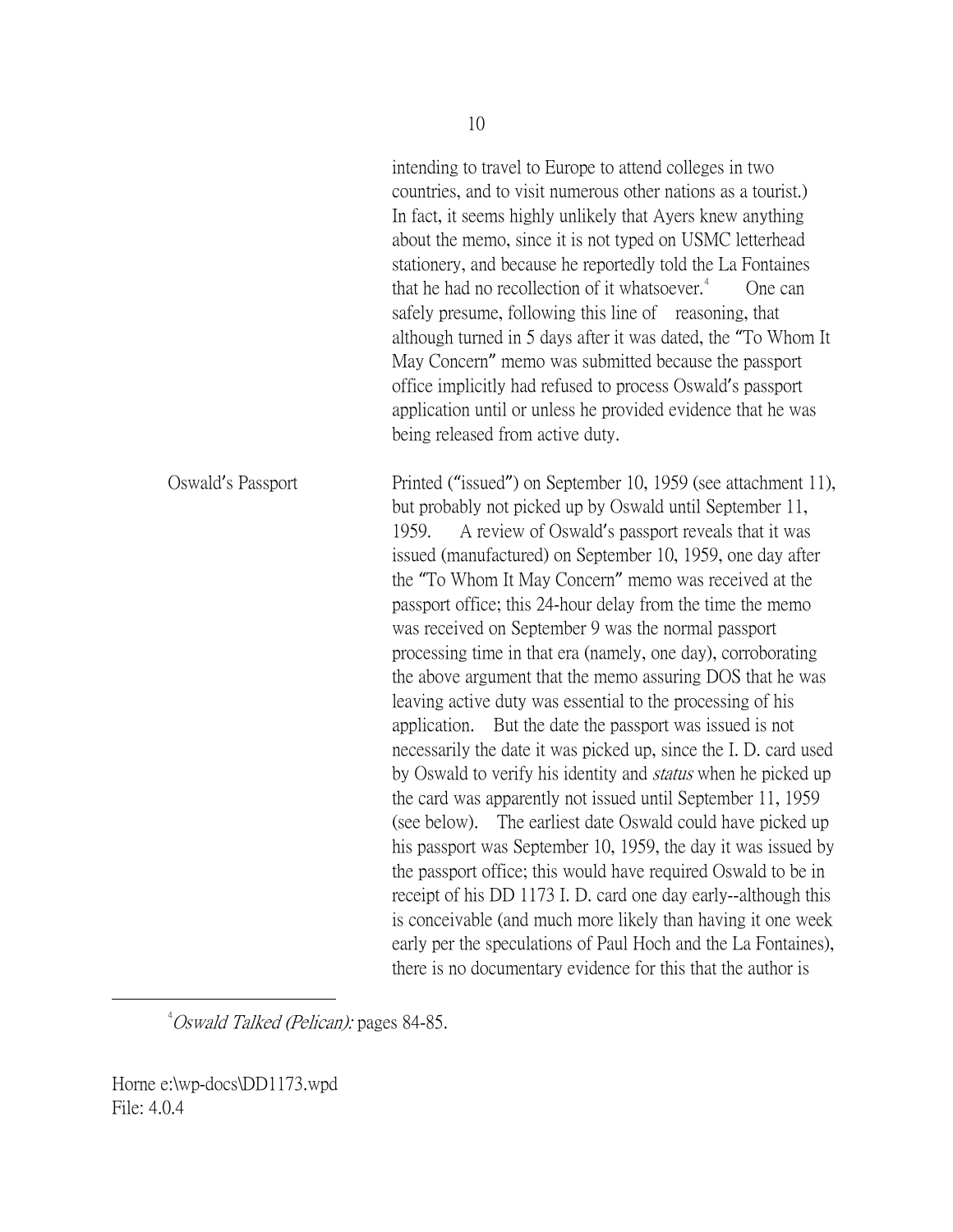aware of.

Oswald's DD 1173 September 11, 1959 (the date typed on the card) is almost certainly the real issue date of this card, vice the September 4, 1959 date presumed by Paul Hoch and the La Fontaines (which they have incorrectly assumed simply because the card's serial number was typed onto Oswald's September 4, 1959 passport application). Author's interpretation follows: Oswald's passport was created by DOS on September 10, 1959, and the unique serial number on Oswald's DD 1173 was indeed typed onto Oswald's handwritten passport application--but to the author this almost certainly means an office worker at the passport office probably rolled Oswald's passport application into a typewriter the day his passport was picked up (September 10 or 11, 1959) and typed the number of his new I. D. Card onto the application as proof that he was "inactive," i.e., no longer on active duty. If just "any" I. D. card would have sufficed for issue of a passport, then Oswald's "green" active duty card could have been used as proof of identity the day he applied for his passport on September 4, but instead we have a typewritten (vice handwritten) notation (which implies a passport office official verifying identity) which specifies that Oswald has an "inactive" status; i.e., verification that he has actually achieved the inactive status promised in the memo delivered to the passport office on September 9. The point here is that the memo delivered September 9, 1959 promises that he will leave active duty and acquire an inactive status on September 11, 1959, and the passport issued by the passport office on September 10, 1959 is almost certainly picked up one day later (the day Oswald was discharged), for this date, 11 September, 1959, is the date of issue typed on his DD 1173--which certified (on its front side) his "MCR/INACT" status.

At this juncture it is timely to point out a finding made independently by the author while reviewing the officer service record of former 1st LT Alexander G. Ayers, the Marine officer responsible for the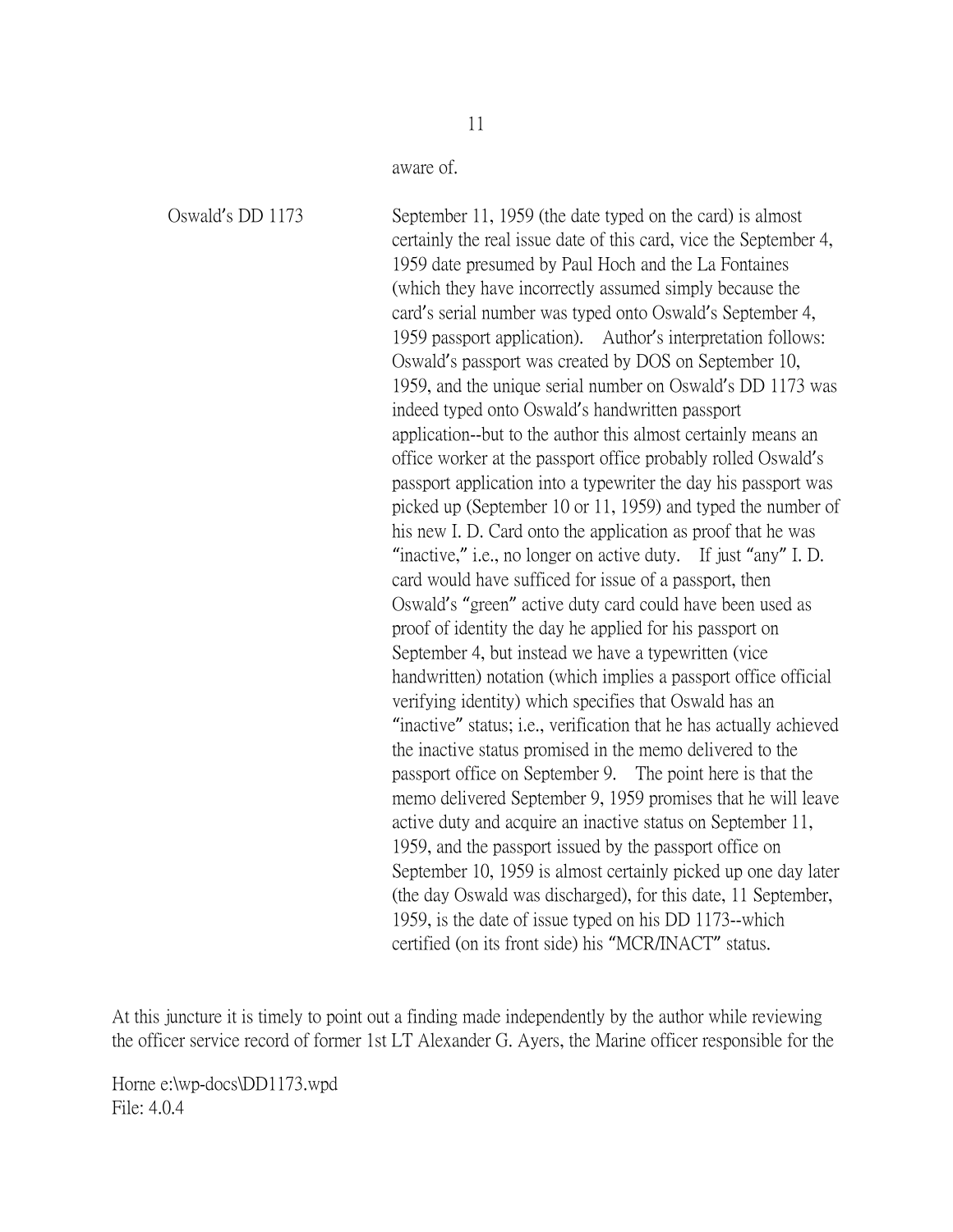processing of Oswald's discharge paperwork. [First, in the way of background, it should be explained that Oswald and Ayers, under normal circumstances, would not have had any contact at MCAS El Toro up until the week prior to Oswald's transfer. As evidence of this, Oswald's Record of Service pages from his USMC enlisted personnel file are provided as attachment 12; Oswald is shown therein to have transferred out of his MACS-9 unit on September 3, 1959, and into H & HS (Headquarters and Headquarters Squadron), the "admin section" for the base which, among other duties, prepared the paperwork necessary to discharge Marines from active duty, on September 4, 1959. 1st LT Ayers, as shown by his chronological record of duty assignments (attachment 13), was Assistant OIC of the Separation Section for H & HS when Oswald's discharge was processed.] Author*'*s finding follows:

As highlighted in 1st LT Ayers' "Administrative Remarks" page from his service record (attachment 14), Alexander G. Ayers was granted a Secret security clearance on September 11, 1959, the same day that Lee Harvey Oswald was discharged from the United States Marine Corps.

This is a potentially significant finding, particularly when one reviews the direction in which 1st LT Ayers career was heading at the time his clearance was granted. A review of attachment 13 reveals that Ayers, who had once been OIC of the Separation Section (serving as OIC from March 2, 1959 through April 9, 1959), was again assigned Separation Section duties commencing July 1, 1959, but this time in the reduced (and less responsible) capacity as Assistant OIC (instead of OIC), serving in that reduced role until November 21, 1959, the date he was discharged from active duty and became a Marine Corps Reservist. Neither the nature of his duties as Assistant OIC of the Separation Section, nor his other duties as Administrative Officer (preparation of routine paperwork and correspondence) or Casualty Assistance Officer (death notifications) appear to explain the need for a Secret clearance as late in his tour of duty as September 11, 1959; furthermore, if this were the case, one would think that he would have been granted the Secret clearance on April 10, 1959, the same day he became Administrative Officer, or on July 1, 1959, the same date he became Casualty Assistance Officer and Assistant OIC of the Separation Section. In fact, Ayers' receipt of a Secret clearance on September 11, 1959, the same day of Oswald's discharge, looks quite peculiar in light of its incongruity with his various duty assignments, and its proximity with his own impending discharge (i.e., November 21, 1959), and begs explanation. It must be remembered that Oswald, a Marine receiving a hardship discharge, had applied for a passport on September 4, 1959 with the expressed intent (see attachment 9) of attending two universities and travelling as a tourist in Europe. A person planning to defect to the USSR would have obtained someone *other than* the officer in charge of the Separation Section (i.e., a good friend such as Zack Stout who could cover for him if the passport office demanded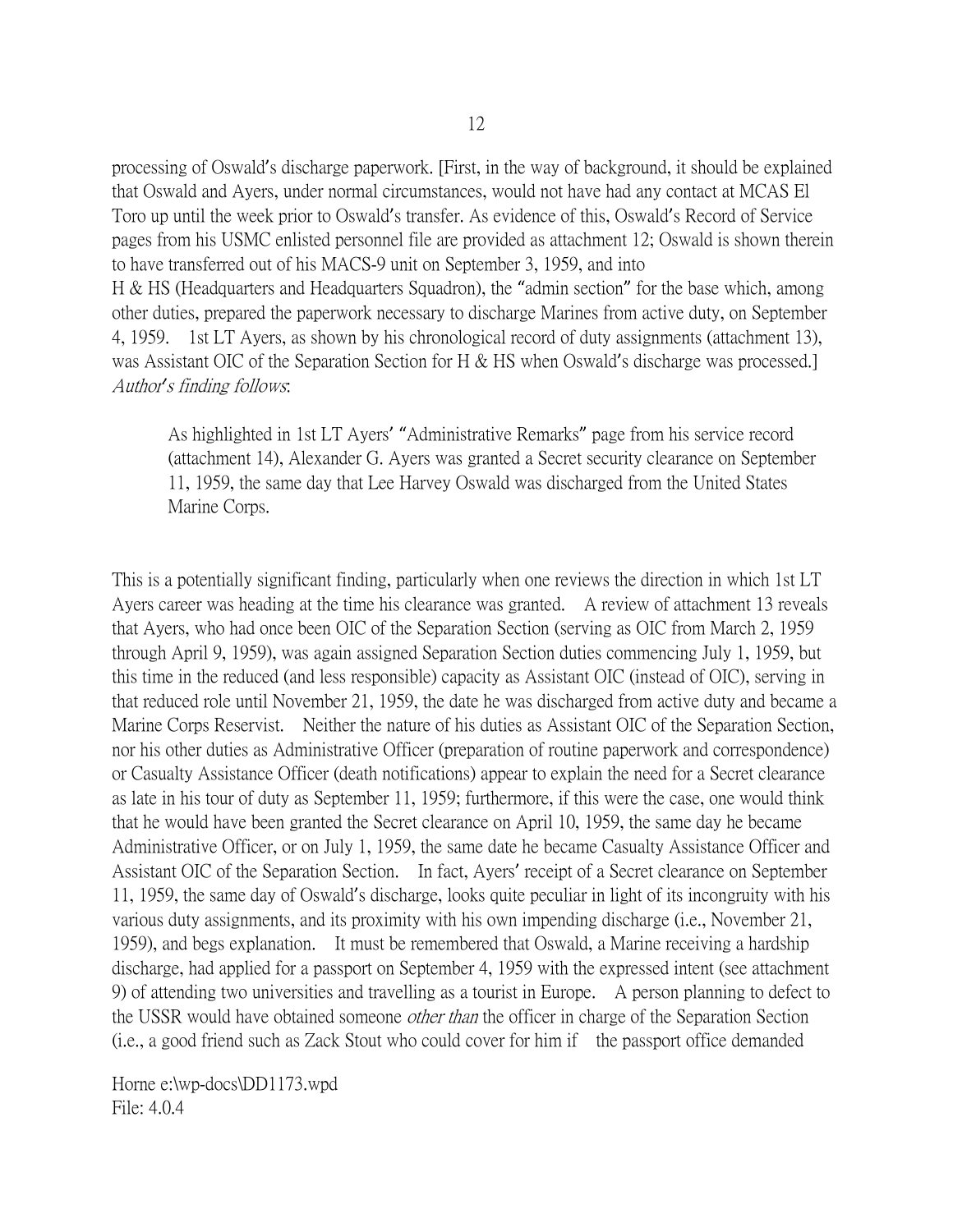verification by telephone) to sign his "To Whom It May Concern" memo with good reason, since his impending international travel stood out in sharp contrast with the overt reason for his discharge--the financial hardship of his mother. If Oswald had presented his "To Whom It May Concern" memo to 1st LT Ayers to sign, it probably would have resulted in questions about what it was for, and would likely have resulted in an admission by Oswald that he was trying to obtain a passport, which could have endangered his hardship discharge; thus, it was surely for this reason that Oswald used the stratagem of having a buddy of his sign "for" the El Toro H & HS Separation Section Assistant OIC. Nevertheless, one cannot help but wonder whether 1st LT Ayers may have found out about Oswald's passport application, or about the specifics of his travel plans, and possibly raised questions with his superiors as a result. One possible explanation for Ayers' receipt of a Secret clearance on the day Oswald was discharged, if this scenario is true, would be that Oswald may have been fulfilling some intelligence assignment by his early departure from the Marine Corps and his planned travel in Europe (and Russia). Under this scenario, any unwanted questions raised by an uninformed party like 1st LT Ayers (either because of his own suspicions, or because of suspicions others may have reported to him) could conceivably have required that Ayers receive the minimum necessary briefing regarding the "classified nature" of the problematic Oswald discharge: hence, a possible explanation arises for the previously inexplicable coincidence of the Secret clearance he was issued on September 11, 1959.

[The purpose of this speculation is not to conclusively persuade that this scenario did in fact occur, but to emphasize the importance of ensuring that ARRB interview Alexander Ayers, since the timing of, and reasons for, his receipt of a Secret clearance on the same day Lee Harvey Oswald received his hardship discharge remains unexplained, and appears provocative in the absence of clarification.]

## Recommendations:

(1) ARRB should interview Alexander Ayers (who presently resides in Portland, Oregon) about all circumstances surrounding the processing of Oswald's discharge and the issuance of Oswald's DD 1173 I. D. card, and about the circumstances surrounding his receipt of a Secret clearance on September 11, 1959, the same day Oswald was discharged.

(2) ARRB should attempt to locate and interview former Clerk of the Superior Court at Santa Ana, California, L. B. Wallace, to clarify (if possible after all these years) exactly when the serial number from Oswald's DD 1173 I. D. card was typed on his passport application (see page 2 of attachment 9).

(3) ARRB should obtain the contemporaneous regulations from DOS, circa September 1959, defining the rules and limitations governing issuance of passports to members of the military on active duty.